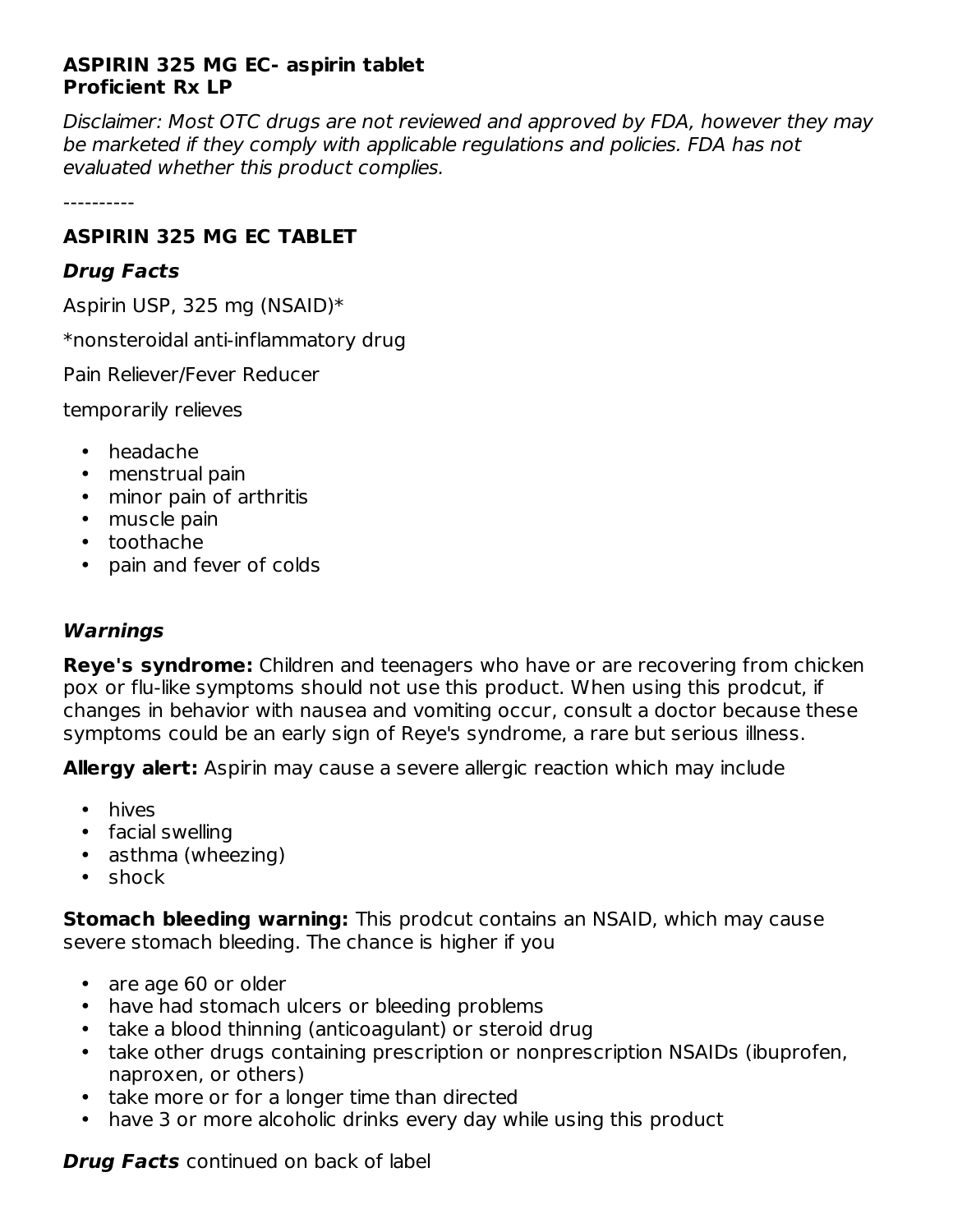**Do not use** if you have ever had an allergic reaction to any other pain reliever/fever reducer

# **Ask a doctor before use if**

- stomach bleeding warning applies to you
- $\bullet$ you have a history of stomach problems, such as heartburn
- you have high blood pressure, heart disease, liver cirrhosis, or kidney disease
- you are taking a diuretic
- you have asthma

# **Ask a doctor or pharmacist before use if you are**

- taking a prescription drug for diabetes, gout or arthritis
- under a doctor's care for any serious condition
- taking any other drug

# **Stop use and ask a doctor if**

- you experience any of the following signs of stomach bleeding:
- feel faint
- vomit blood
- have bloody or black stools
- have stomach pain that does not get better
	- pain gets worse or lasts more than 10 days
	- fever gets worse or lasta more than 3 days
	- redness or swelling is present in the painful area
	- any new symptoms appear
	- ringing in the ears or loss of hearing occurs

These could be sings of a serious condition

**If pregnant or breast-feeding,** ask a health professional before use. It is especially imporant not to use aspirin during the last 3 months of pregnancy unless definitely directed to do so by a doctor because it may cause problems in the unborn child or complications during delivery.

**Keep out of reach of children.** In case of overdose, get medical help or contact a Poison Control Center right away.

# **Directions**

# DRINK A FULL GLASS OF WATER WITH EACH DOSE

- **adults and children 12 years and over:** 1-2 tablets every 4 hours while symptoms last, not more than 12 tablets in 24 hours
- **children under 12 years:** ask a doctor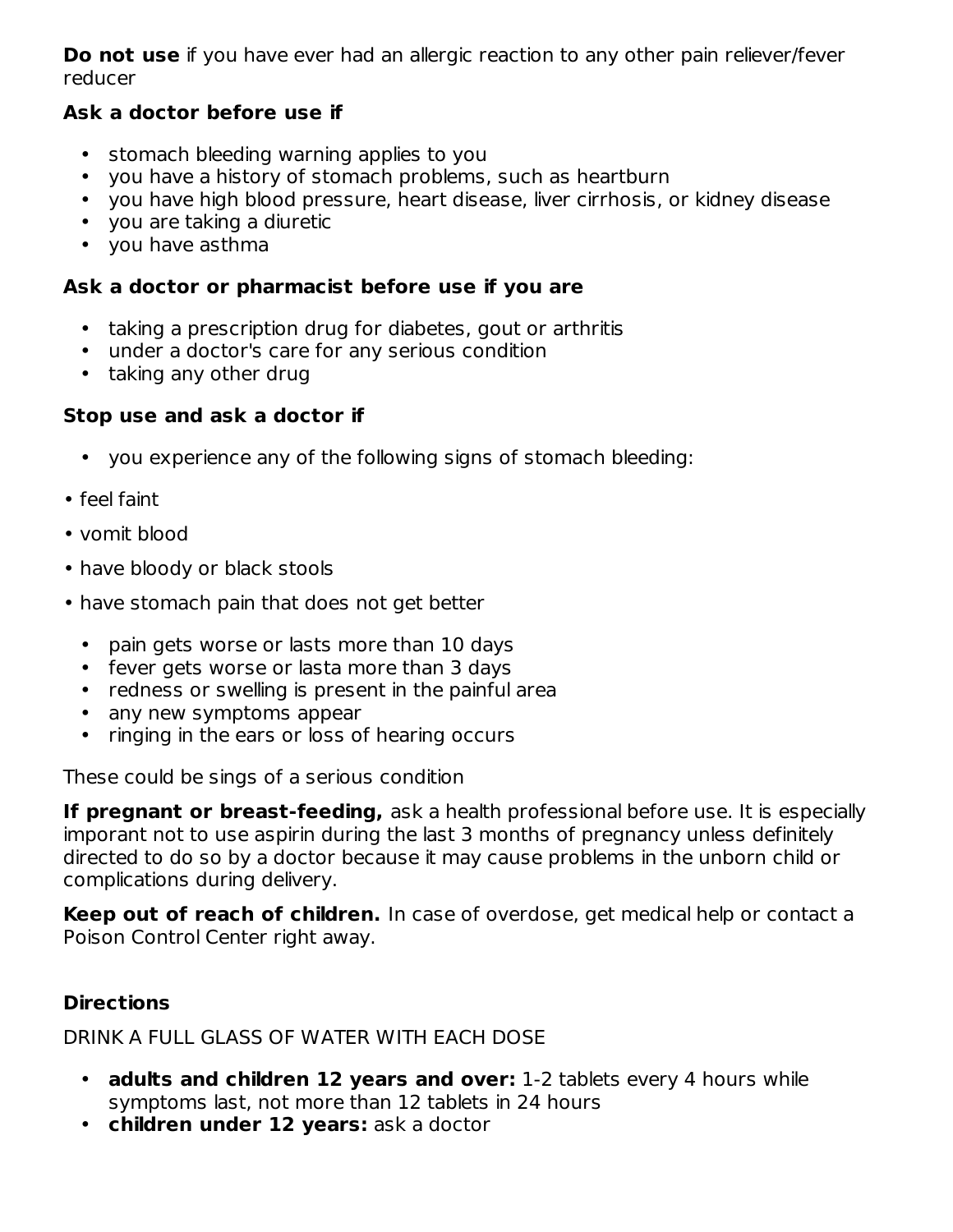## **Other information**

• store at room temperature 15°-30ºC (59°-86°F)

### **Inactive ingredients**

croscarmellose sodium, D&C yellow #10 (Al-lake), FD&C yellow #6 (Al-lake), HPMC, methacrylic acid copolymer, polyethylene glycol, propylene glycol, povidone, sodium lauryl sulfate, starch, stearic acid, talc, titanium dioxide

### **Questions or comments?**

**Questions or comments ?** call **516-341-0666,** 8:30 am - 4:30 pm ET, Monday - Friday

### **TAMPER EVIDENT: DO NOT USE IF IMPRINTED SAFETY SEAL UNDER CAP IS BROKEN OR MISSING**

\*Reliable 1 Laboratories LLC is not affiliated with the owner of the trademark Ecotrin®.

Distributed by: **Reliable 1 Laboratories LLC, Valley Stream, NY 11580**

Repackaged by: **Proficient Rx LP Thousand Oaks, CA 91320**

### **www.reliable1labs.com**

|  | ProficientRx                                                                                                               |                                                                                                                                                                 | <b>Scan Here</b>                           | NDC 71205-318-60 |            | Packaged By: Proficient Rx LP<br>Thousand Oaks, CA 91320                                   |  |  |
|--|----------------------------------------------------------------------------------------------------------------------------|-----------------------------------------------------------------------------------------------------------------------------------------------------------------|--------------------------------------------|------------------|------------|--------------------------------------------------------------------------------------------|--|--|
|  | Aspirin 325mg                                                                                                              |                                                                                                                                                                 |                                            |                  |            | Aspirin 325mg<br><b>EC Tablets</b><br>#60<br>Lot #:00000<br>NDC 71205-318-60               |  |  |
|  | #60                                                                                                                        | <b>EC Tablets</b>                                                                                                                                               | Aspirin 325mg<br><b>EC Tablets</b><br>#60  |                  | SN# MASTER |                                                                                            |  |  |
|  | Each tablet contains: Aspirin USP, 325 mg<br>(NSAID)* Pain Reliever/ Fever Reducer<br>*nonsteroidal anti-inflammatory drug |                                                                                                                                                                 |                                            |                  |            | Lot #:00000<br>Exp:00/00/00<br>NDC 71205-318-60<br>Aspirin 325mg                           |  |  |
|  | Round, orange colored, unscored tablet with imprint code "AP 110"                                                          |                                                                                                                                                                 |                                            |                  |            | <b>EC Tablets</b><br>#60<br>SN# MASTER<br>Let #:00000.<br>Exp:00/00/00<br>NDC 71205-318-60 |  |  |
|  |                                                                                                                            | Product ID: QA031860                                                                                                                                            | GTIN: 00371205318604                       |                  |            |                                                                                            |  |  |
|  |                                                                                                                            | Dist. By: Reliable 1 Laboratories LLC, Valley Stream, NY 11580<br>Store at room temperature 15°-30°C (59°-86°F)<br>Keep medication out of the reach of children | SN# MASTER<br>Exp. 00/00/00<br>Lot #:00000 |                  |            |                                                                                            |  |  |
|  | NDC 71205-318-60                                                                                                           |                                                                                                                                                                 |                                            |                  |            |                                                                                            |  |  |
|  | <b>Enteric Coated</b>                                                                                                      |                                                                                                                                                                 |                                            |                  |            |                                                                                            |  |  |

**Aspirin USP 325 mg (NSAID)**

**PAIN RELIEVER**

**FEVER REDUCER**

**60 TABLETS**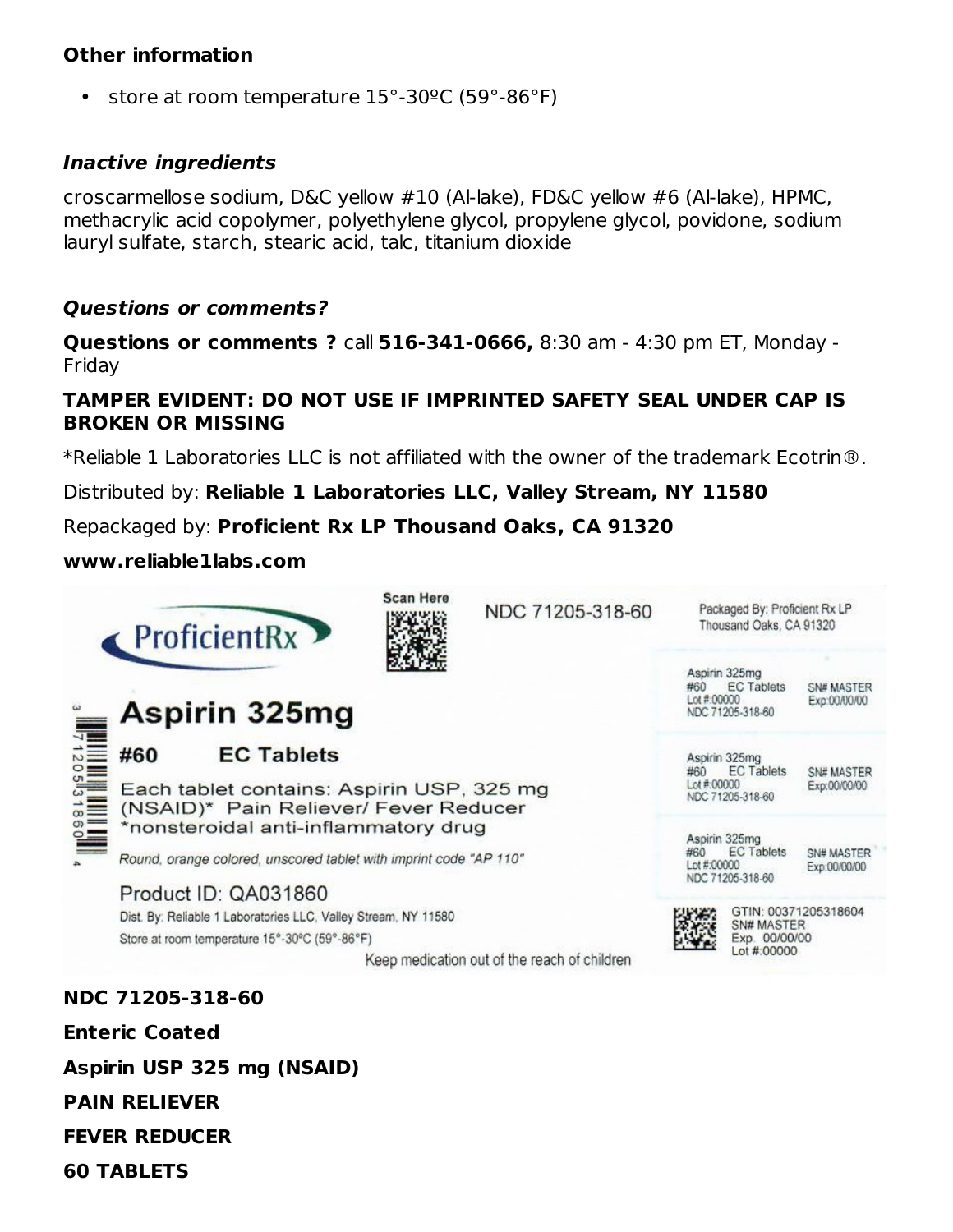318-90

Combination Product

| <b>ASPIRIN 325 MG EC</b><br>aspirin tablet                                           |                                                                                               |                                                                      |                                                        |                                             |  |                |                                       |          |                                     |  |
|--------------------------------------------------------------------------------------|-----------------------------------------------------------------------------------------------|----------------------------------------------------------------------|--------------------------------------------------------|---------------------------------------------|--|----------------|---------------------------------------|----------|-------------------------------------|--|
|                                                                                      |                                                                                               |                                                                      |                                                        |                                             |  |                |                                       |          |                                     |  |
|                                                                                      | <b>Product Information</b>                                                                    |                                                                      |                                                        |                                             |  |                |                                       |          |                                     |  |
|                                                                                      | <b>Product Type</b>                                                                           |                                                                      |                                                        | HUMAN OTC DRUG<br><b>Item Code (Source)</b> |  |                | NDC:71205-318(NDC:69618-015)          |          |                                     |  |
| <b>Route of Administration</b>                                                       |                                                                                               |                                                                      | ORAL                                                   |                                             |  |                |                                       |          |                                     |  |
|                                                                                      |                                                                                               |                                                                      |                                                        |                                             |  |                |                                       |          |                                     |  |
|                                                                                      | <b>Active Ingredient/Active Moiety</b>                                                        |                                                                      |                                                        |                                             |  |                |                                       |          |                                     |  |
|                                                                                      |                                                                                               |                                                                      | <b>Ingredient Name</b>                                 |                                             |  |                | <b>Basis of Strength</b>              |          | <b>Strength</b>                     |  |
|                                                                                      |                                                                                               |                                                                      | ASPIRIN (UNII: R16CO5Y76E) (ASPIRIN - UNII:R16CO5Y76E) |                                             |  | <b>ASPIRIN</b> |                                       |          | 325 mg                              |  |
|                                                                                      |                                                                                               |                                                                      |                                                        |                                             |  |                |                                       |          |                                     |  |
| <b>Inactive Ingredients</b>                                                          |                                                                                               |                                                                      |                                                        |                                             |  |                |                                       |          |                                     |  |
|                                                                                      |                                                                                               |                                                                      | <b>Ingredient Name</b>                                 |                                             |  |                |                                       |          | <b>Strength</b>                     |  |
|                                                                                      |                                                                                               |                                                                      | <b>POVIDONE, UNSPECIFIED (UNII: FZ989GH94E)</b>        |                                             |  |                |                                       |          |                                     |  |
|                                                                                      | <b>METHACRYLIC ACID (UNII: 1CS02G8656)</b>                                                    |                                                                      |                                                        |                                             |  |                |                                       |          |                                     |  |
|                                                                                      | <b>STEARIC ACID (UNII: 4ELV7Z65AP)</b>                                                        |                                                                      |                                                        |                                             |  |                |                                       |          |                                     |  |
|                                                                                      | <b>STARCH, CORN (UNII: O8232NY3SJ)</b>                                                        |                                                                      |                                                        |                                             |  |                |                                       |          |                                     |  |
| <b>CROSCARMELLOSE SODIUM (UNII: M280L1HH48)</b>                                      |                                                                                               |                                                                      |                                                        |                                             |  |                |                                       |          |                                     |  |
| FD&C YELLOW NO. 6 (UNII: H77VEI93A8)                                                 |                                                                                               |                                                                      |                                                        |                                             |  |                |                                       |          |                                     |  |
| D&C YELLOW NO. 10 (UNII: 35SW5USQ3G)<br>HYPROMELLOSE, UNSPECIFIED (UNII: 3NXW29V3WO) |                                                                                               |                                                                      |                                                        |                                             |  |                |                                       |          |                                     |  |
| PROPYLENE GLYCOL (UNII: 6DC9Q167V3)                                                  |                                                                                               |                                                                      |                                                        |                                             |  |                |                                       |          |                                     |  |
| TITANIUM DIOXIDE (UNII: 15FIX9V2JP)                                                  |                                                                                               |                                                                      |                                                        |                                             |  |                |                                       |          |                                     |  |
| <b>TALC</b> (UNII: 7SEV7J4R1U)                                                       |                                                                                               |                                                                      |                                                        |                                             |  |                |                                       |          |                                     |  |
|                                                                                      | <b>SODIUM LAURYL SULFATE (UNII: 368GB5141J)</b>                                               |                                                                      |                                                        |                                             |  |                |                                       |          |                                     |  |
| POLYETHYLENE GLYCOL 1000 (UNII: U076Q6Q621)                                          |                                                                                               |                                                                      |                                                        |                                             |  |                |                                       |          |                                     |  |
|                                                                                      |                                                                                               |                                                                      |                                                        |                                             |  |                |                                       |          |                                     |  |
|                                                                                      | <b>Product Characteristics</b>                                                                |                                                                      |                                                        |                                             |  |                |                                       |          |                                     |  |
| Color                                                                                |                                                                                               |                                                                      | orange                                                 | <b>Score</b>                                |  |                |                                       | no score |                                     |  |
| <b>Shape</b>                                                                         |                                                                                               |                                                                      | <b>ROUND</b>                                           | <b>Size</b>                                 |  |                | 10 <sub>mm</sub>                      |          |                                     |  |
| <b>Flavor</b>                                                                        |                                                                                               |                                                                      |                                                        | <b>Imprint Code</b>                         |  |                | AP;110                                |          |                                     |  |
| <b>Contains</b>                                                                      |                                                                                               |                                                                      |                                                        |                                             |  |                |                                       |          |                                     |  |
|                                                                                      |                                                                                               |                                                                      |                                                        |                                             |  |                |                                       |          |                                     |  |
|                                                                                      | <b>Packaging</b>                                                                              |                                                                      |                                                        |                                             |  |                |                                       |          |                                     |  |
| #                                                                                    | <b>Item Code</b>                                                                              |                                                                      | <b>Package Description</b>                             |                                             |  |                | <b>Marketing Start</b><br><b>Date</b> |          | <b>Marketing End</b><br><b>Date</b> |  |
| $\mathbf{1}$                                                                         | NDC:71205-<br>318-30                                                                          | 30 in 1 BOTTLE, PLASTIC; Type 0: Not a<br><b>Combination Product</b> |                                                        |                                             |  | 09/01/2019     |                                       |          |                                     |  |
| $\overline{2}$                                                                       | 60 in 1 BOTTLE, PLASTIC; Type 0: Not a<br>NDC: 71205-<br>318-60<br><b>Combination Product</b> |                                                                      |                                                        |                                             |  | 09/01/2019     |                                       |          |                                     |  |
| 3                                                                                    | NDC:71205-<br>318-90                                                                          | 90 in 1 BOTTLE, PLASTIC; Type 0: Not a<br>Combination Product        |                                                        |                                             |  | 09/01/2019     |                                       |          |                                     |  |

**The Community of the Community**